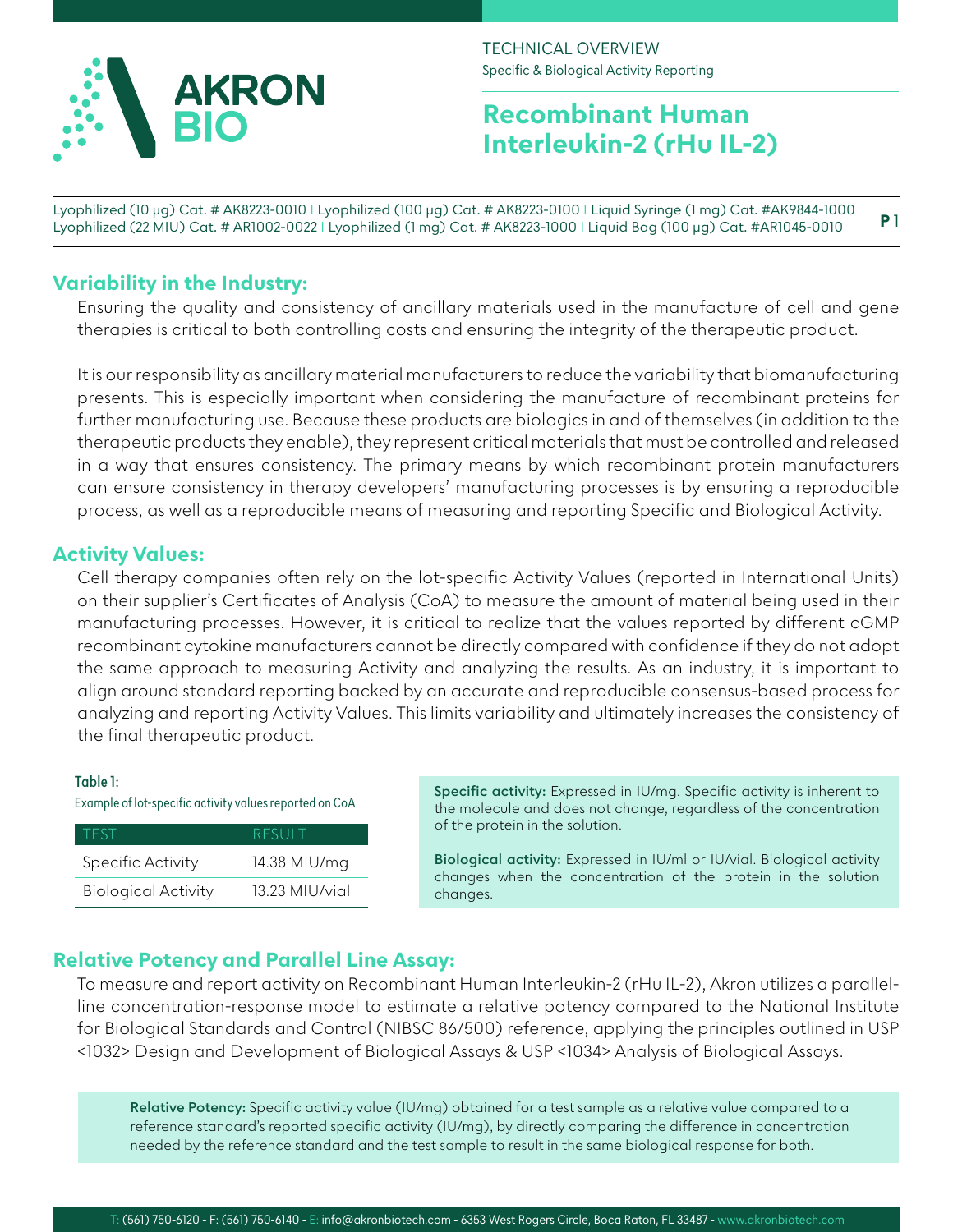

# **Recombinant Human Interleukin-2 (rHu IL-2)**

Lyophilized (10 µg) Cat. # AK8223-0010 I Lyophilized (100 µg) Cat. # AK8223-0100 I Liquid Syringe (1 mg) Cat. #AK9844-1000 Lyophilized (22 MIU) Cat. # AR1002-0022 I Lyophilized (1 mg) Cat. # AK8223-1000 I Liquid Bag (100 μg) Cat. #AR1045-0010 **P** 2

In comparison, other cGMP recombinant cytokine manufacturers take an alternative approach when calculating Activity Values. This, along with other differences in assay methodology, can result in reported values that are not directly comparable. We caution against using reported Activity Values to measure and dilute samples for comparability assays between different manufacturers. It is important for the industry to align with best practices around the determination and reporting of cytokine activity. Successfully identifying best practices and implementing standards can streamline the raw material qualification process, resulting in a more robust and resilient supply base, ensuring that therapy developers can assess suppliers accurately, and onboard secondary suppliers without the need for extensive and costly comparability assessments.

It is worth noting that the World Health Organization also chose to use a parallel-line approach when determining potency for the current International Standard for IL-2 (NIBSC 86/500).<sup>1</sup> Akron's reported rHu IL-2 Specific Activity levels are comparable to the Specific Activity of the current international standard (NIBSC 86/500), which is known to be approximately 13.73 MIU/mg.2

See below for a simplified example of the model Akron uses to compare relative potency by plotting biological response vs. concentration (log scale) for a test sample and a reference standard. The horizontal distance between these graphs represents the difference in concentration needed by the reference standard and the test sample to result in the same biological response for both. This defines relative potency.

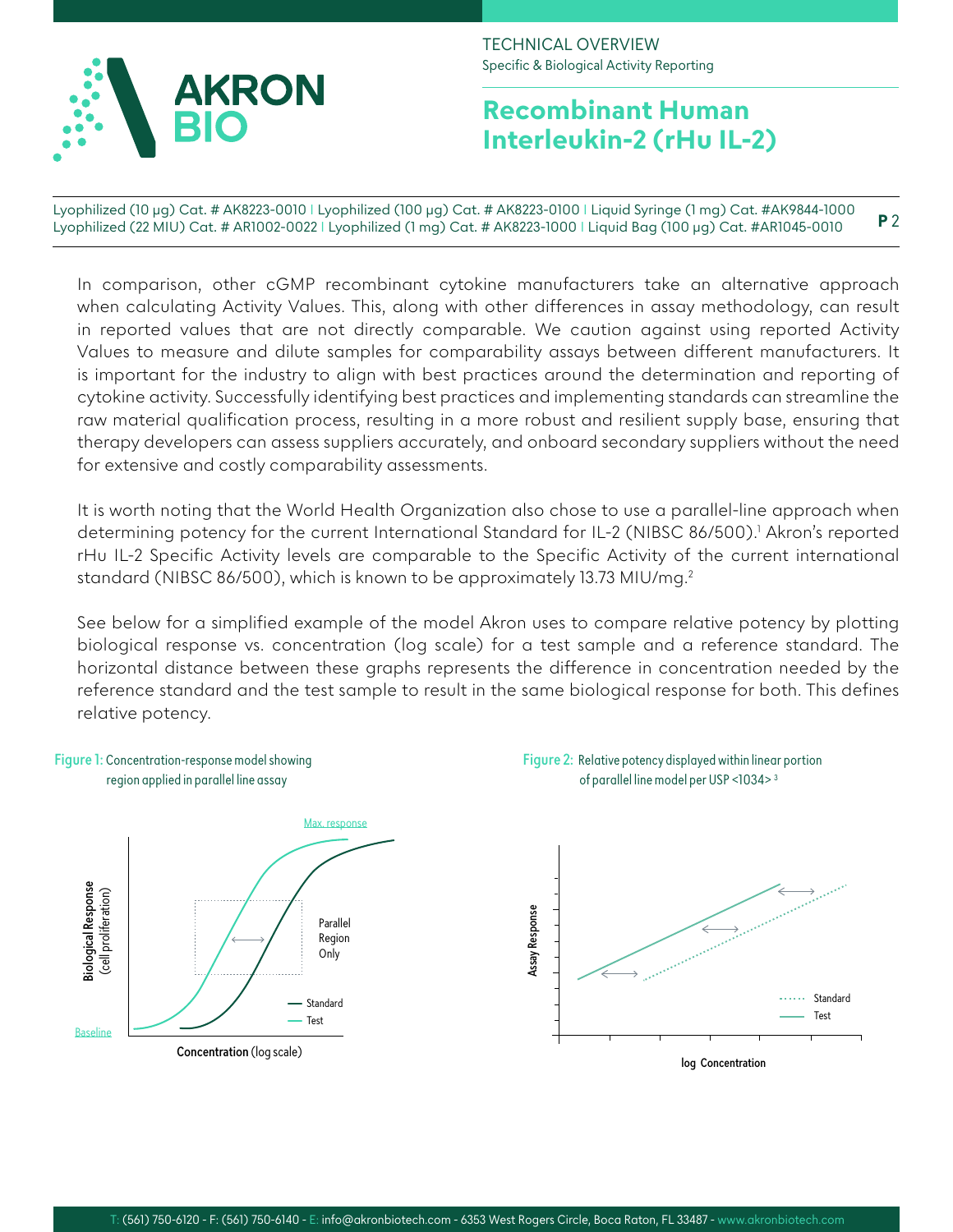

# **Recombinant Human Interleukin-2 (rHu IL-2)**

Lyophilized (10 µg) Cat. # AK8223-0010 I Lyophilized (100 µg) Cat. # AK8223-0100 I Liquid Syringe (1 mg) Cat. #AK9844-1000 Lyophilized (22 MIU) Cat. # AR1002-0022 I Lyophilized (1 mg) Cat. # AK8223-1000 I Liquid Bag (100 μg) Cat. #AR1045-0010 **P** 3

The parallel, linear regions for the test sample and reference standard in this model are compared to estimate a relative potency if-and only if-they first pass statistical validity tests for regression, linearity, and parallelism. Per USP <1032>, all biologically similar compounds will produce statistically similar results, but just because something has statistically similar results, does not ensure that it is biologically similar. Failure to produce statistically similar results, however, can be taken as evidence that they are not biologically similar.4

### **Table 2:**

Tests of statistical validity for data points used in parallel line model

| Test of Regresion (F-Test)          |         |                                                  |
|-------------------------------------|---------|--------------------------------------------------|
| F <sub>regression</sub>             | 454.249 | This test passes if Fregression > Fcritical      |
| $F_{\text{critical (95.0%)}}$       | 4.600   | <b>Test Passed</b>                               |
| Test of Linearity (F-Test)          |         |                                                  |
| $F_{\text{non-linearity}}$          | 1.065   | This test passes if Fnon-linearity < Fcritical   |
| $F_{\text{critical (95.0%)}}$       | 3.112   | <b>Test Passed</b>                               |
| Test of Parallelism (F-Test)        |         |                                                  |
| <b>F</b> <sub>non-parallelism</sub> | 2.663   | This test passes if Fnon-parallelism < Fcritical |
| $F_{\text{critical (95.0%)}}$       | 4.600   | <b>Test Passed</b>                               |

Once found to be statistically valid, we assume biological similarity and parallelism, and a relative potency is calculated by comparing the concentration-response function of the test sample to the concentration-response function of the reference standard, as shown in the graph and equations below, adapted from USP <1034>.3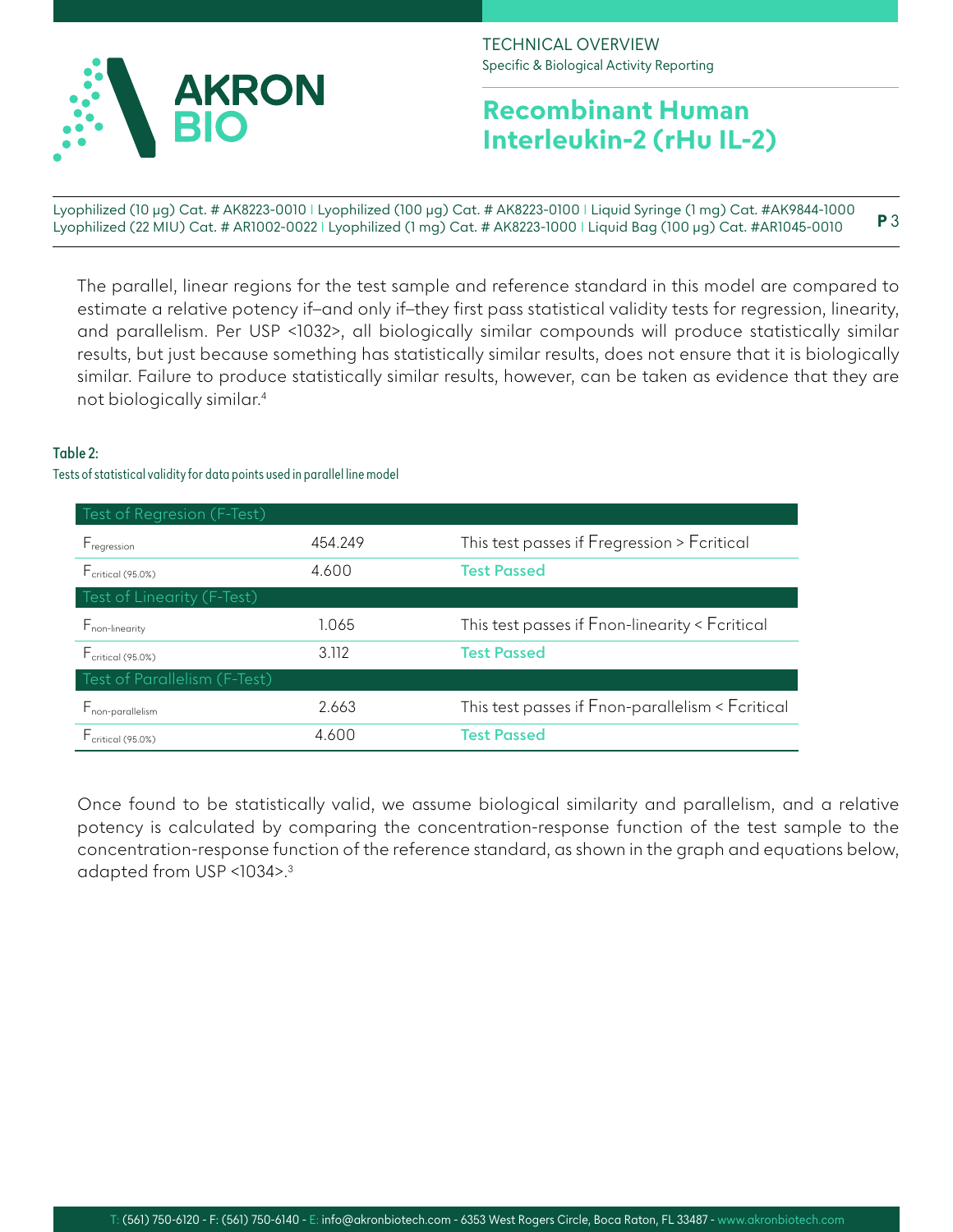

## **Recombinant Human Interleukin-2 (rHu IL-2)**

Lyophilized (10 µg) Cat. # AK8223-0010 I Lyophilized (100 µg) Cat. # AK8223-0100 I Liquid Syringe (1 mg) Cat. #AK9844-1000 Lyophilized (22 MIU) Cat. # AR1002-0022 I Lyophilized (1 mg) Cat. # AK8223-1000 I Liquid Bag (100 μg) Cat. #AR1045-0010 **P** 4

**Figure 3:** Relative potency determination using parallel line model via direct relationship between the test sample's and reference sample's concentration-response functions



### **Alternative Method for Calculating Activity Levels:**

The commonly employed alternative method for calculating Activity Levels, used by many cytokine manufacturers, is to determine the ED50 using the entire concentration-response graph and convert that directly into Specific Activity as shown in the graph and equation below.

**Figure 4:** Concentration-response model showing example ED50 comparison and equation used to convert ED50 value directly into specific activity (U/mg)



Specific activity (U/mg) =  $lx10<sup>6</sup>$  / ED50 (ng/mL)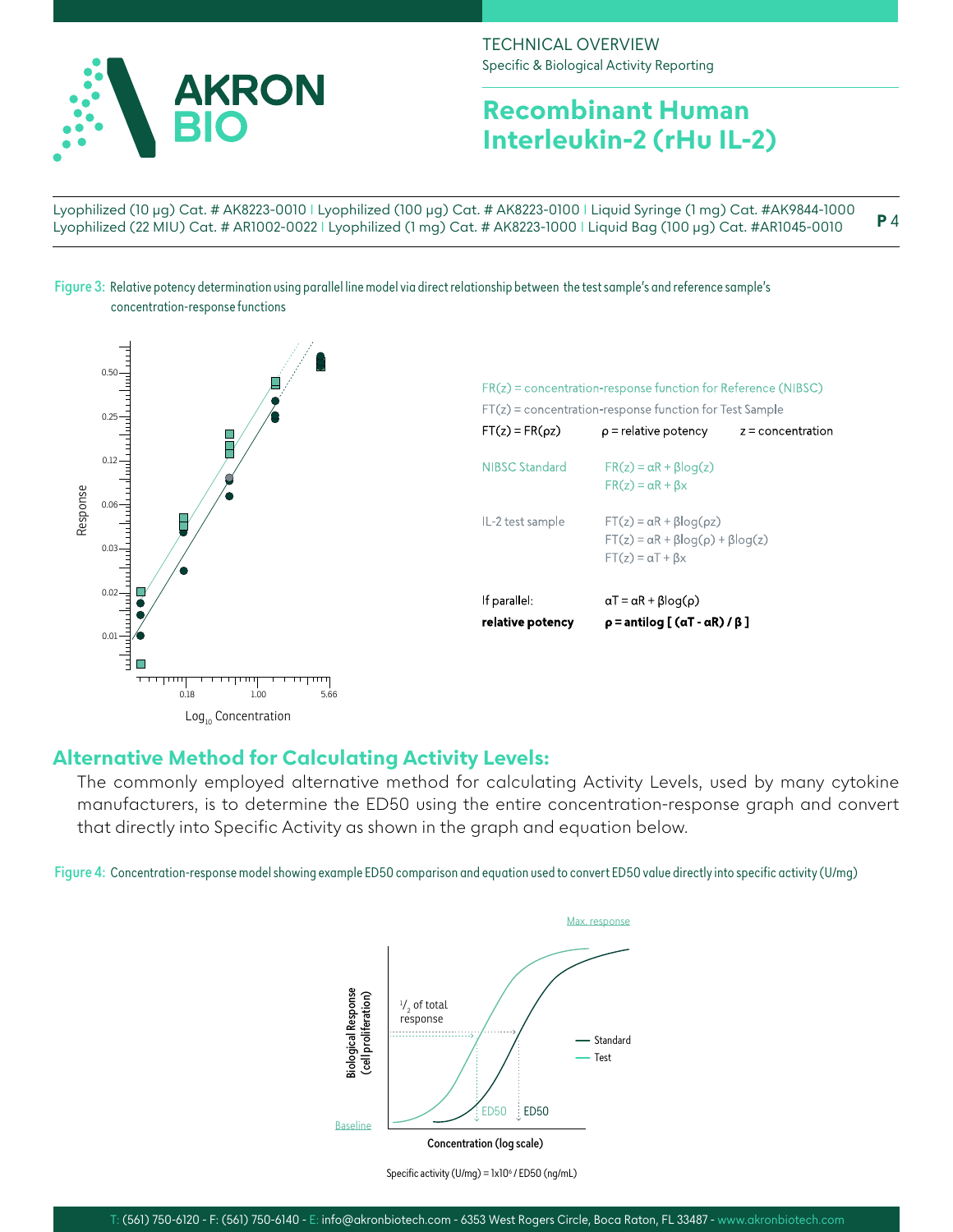

# **Recombinant Human Interleukin-2 (rHu IL-2)**

Lyophilized (10 µg) Cat. # AK8223-0010 I Lyophilized (100 µg) Cat. # AK8223-0100 I Liquid Syringe (1 mg) Cat. #AK9844-1000 Lyophilized (22 MIU) Cat. # AR1002-0022 I Lyophilized (1 mg) Cat. # AK8223-1000 I Liquid Bag (100 μg) Cat. #AR1045-0010 **P** 5

ED50 is the concentration (ng/mL) that results in 50% of the maximum biological response. By applying the above equation, one can calculate a Specific Activity reported in U/mg. This then needs to be normalized against a reference with known potency so that Specific Activity in IU/mg can be reported, which is supposed to be a universally comparable value.

In our experience, for cytokine activity, there is more error involved when calculating a relative Specific Activity using the ED50 value rather than using a parallel-line model. This is supported by the following guidance in USP <1032> regarding variance:

"Simple analysis of quantitative bioassay data requires that the data be approximately normally distributed with near constant variance across the range of the data."4

"In practice, many bioassays have relatively large variation in log EC50 (compared to the variation in log relative potency) among assays (and sometimes among blocks within assay). If not addressed in the variance model, this variation in log EC50 induces what appears to be large variation in response near the mean log EC50…"4

### **Conclusion:**

If manufacturers use different methods to measure and calculate Specific Activity, there will be completely different sources of error, resulting in Activity Values that should not be directly compared. Relative Activity Values can only be compared relatively, which means they must result from the same comparability testing protocol and data analysis methodology.

One of the simple options available for companies looking to compare cytokines from different manufacturers via comparability assays is to measure and dilute the test samples according to mass concentration, rather than the reported Specific Activity. If a consensus-based reference standard is included during this comparison, the relative Specific Activities of the test samples can be recalculated and compared using these results.

Akron has long been at the forefront of the efforts to coordinate and accelerate the development and diffusion of industry standards. It is in our interests, as a community of manufacturers seeking to accelerate the development and commercialization of cell and gene therapies, to standardize the assays that most directly impact our customers' manufacturing processes and ultimately the end patient experience. Only through greater standardization can we hope to achieve the resilient supply chains, cost of goods reductions, and manufacturing robustness that define a mature industry.